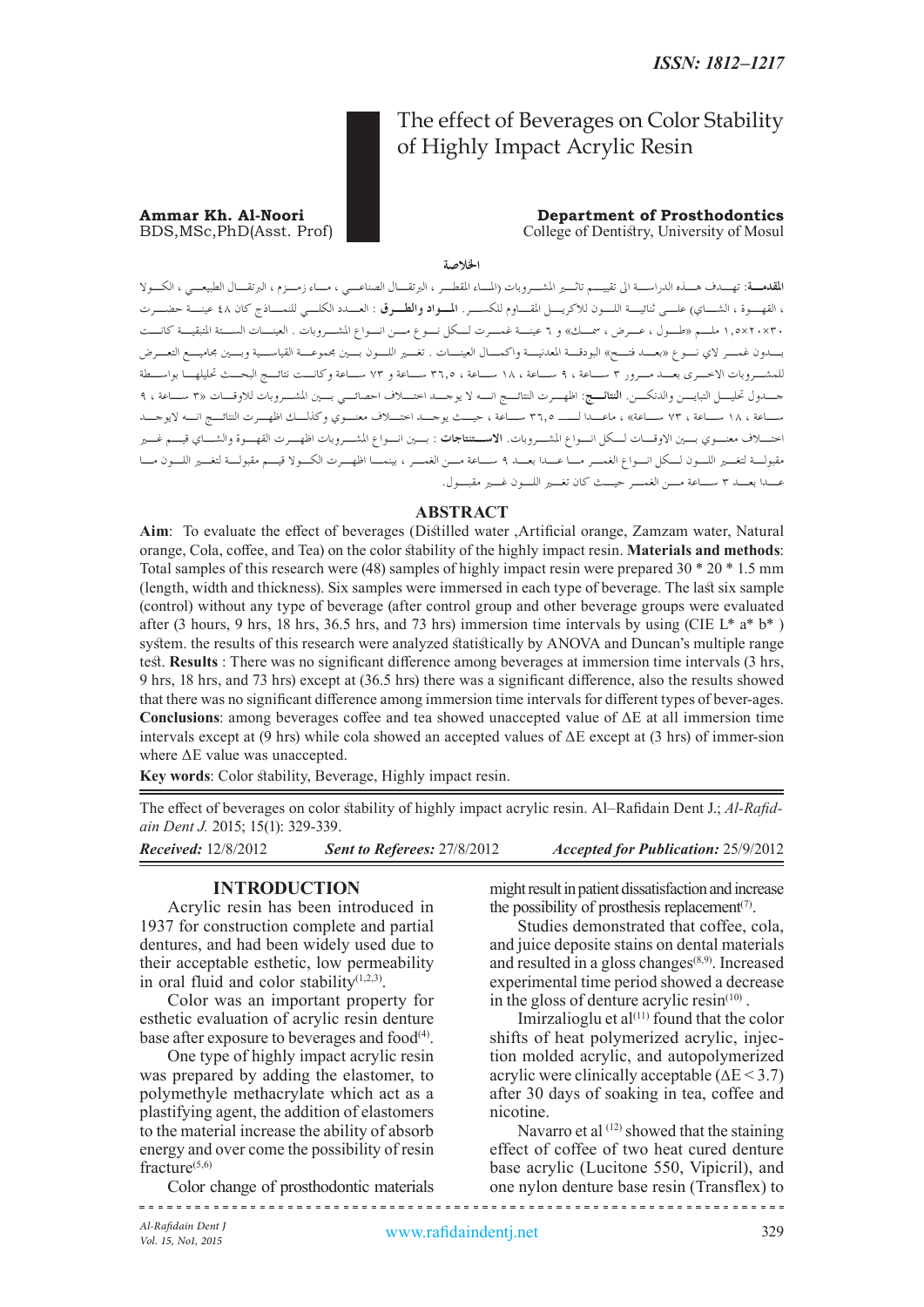be at a clinically acceptable levels after 30 days of immersion.

The present research was designed to evaluate the effect of beverages (Distilled water ,Artificial orange, Zamzam water, Natural orange , Cola, Coffee, and tea) on color stability of highly impact acrylic resin. Also, to evaluate the effect of immersion time on color stability of highly impact acrylic resin.

# **MATERIALS AND METHODS**

In this research, the used beverages were Distilled water, Artificial juice (Rani orange. Aujan Industries co.,Kindom of Saudi Arabia), zamam water, natural orange juice, cola, coffee, and tea. 30 gm of tea

(Alghazaleen) and 30 gm of coffee powder (Brazilian coffee) were added into one liter of boiling distilled water, then simmered for 5 minute and filtered through filter paper $(13, 14)$ .

Highly impact acrylic (VertexTM-Netherland) was polymerized in water bath at 70℃ for 90 minute and raised to 100℃for 30 minute according to manufacturers instruction. After deflasking, the samples were abraded on both sides with (600) grit sand paper. A slurry of water and pumice were applied for polishing $(12)$ .

The pH values of beverages were measured by using pH meter device. After cleaning the electrode and calibrating the device, then the pH values of beverages were measured as shown in Table (1).

Table (1) : pH Values of Beverages

| <b>Beverage</b>          | pH   |
|--------------------------|------|
| <b>Artificial orange</b> | 2.66 |
| Distilled water          | 70   |
| <b>Zamzam</b>            | 7.92 |
| Natural orange           | 2.64 |
| Cola                     | 1.84 |
| <b>Coffee</b>            | 5.24 |
| <b>Tea</b>               | 5.71 |

Forty eight samples of acrylic were prepared with dimensions of 30\*20\*1.5  $\text{mm}$  (length, width, and thickness)<sup>(14,15)</sup>. six samples were immersed for each type of beverages, the remain six sample being evaluated as a control (after deflasking, finishing, and polishing) with out immersion in beverage.

The samples were converted to digital images by using digital scanner (HP scanner, HP desk jet F 2280). The images were digitized with an input resolution of 1200 pixels per inch<sup>(16)</sup>. These digital images were prepared with dimension 85 pixels X85 pixels for each sample by soft were program Adob photoshop 9.0, then these images were saved. Special program were used, operating with in MATLAB to reach direct values of (CIE  $L^*a^*b^*$ ) for (7225) pixels that were presented in these surface area of image $(17)$ . Each (CIE  $L^*a * b *$ ) for all pixels will be given values, and the result present directly on excel program. The total color change ΔE of each sample was calculated using the following formula $(18,19)$ 

 $\Delta E = [(\Delta L^*)2 + (\Delta a^*)2 + (\Delta L^*)2]1/2$  $\Delta E = [(L2* -L1*)^2 + (a2*-a1*)^2 + (L2*-L1*)^2]$ 

When no color difference will be detected after its exposure to the testing environment ( $ΔE = O$ ).  $ΔE$  value of 3.7 or less was considered to be clinically acceptable in vitro study $(19)$ 

The protocol of immersion time was as a continues immersion<sup> $(20)$ </sup> and was estimated in this research as follows : 3 caps of liquid per day time, 2 minute of each cup through 365 days  $(3\times2\times365)$  equal to 2190 min (36.5 hours per year) so, the immersion time intervals were 3, 9, 18, 36.5 and 73 hours represent 1, 3, 6, 12, and 24 months respectively.

The following statistical methods were used to analyze and assess the results with SPSS V 11.5 for windows, descriptive statistics include mean  $\pm$  standard deviation values, ANOVA and Duncan multiple range test were used. The statistical results were considered significant at P≤0.05.

# **RESULTS**

In this research, the scanner image was used because it could be used to digitally evaluate color change of dental materials with (CIE L\* a \* b \*) system<sup>(15, 16)</sup>.

Color change (ΔE) measurements of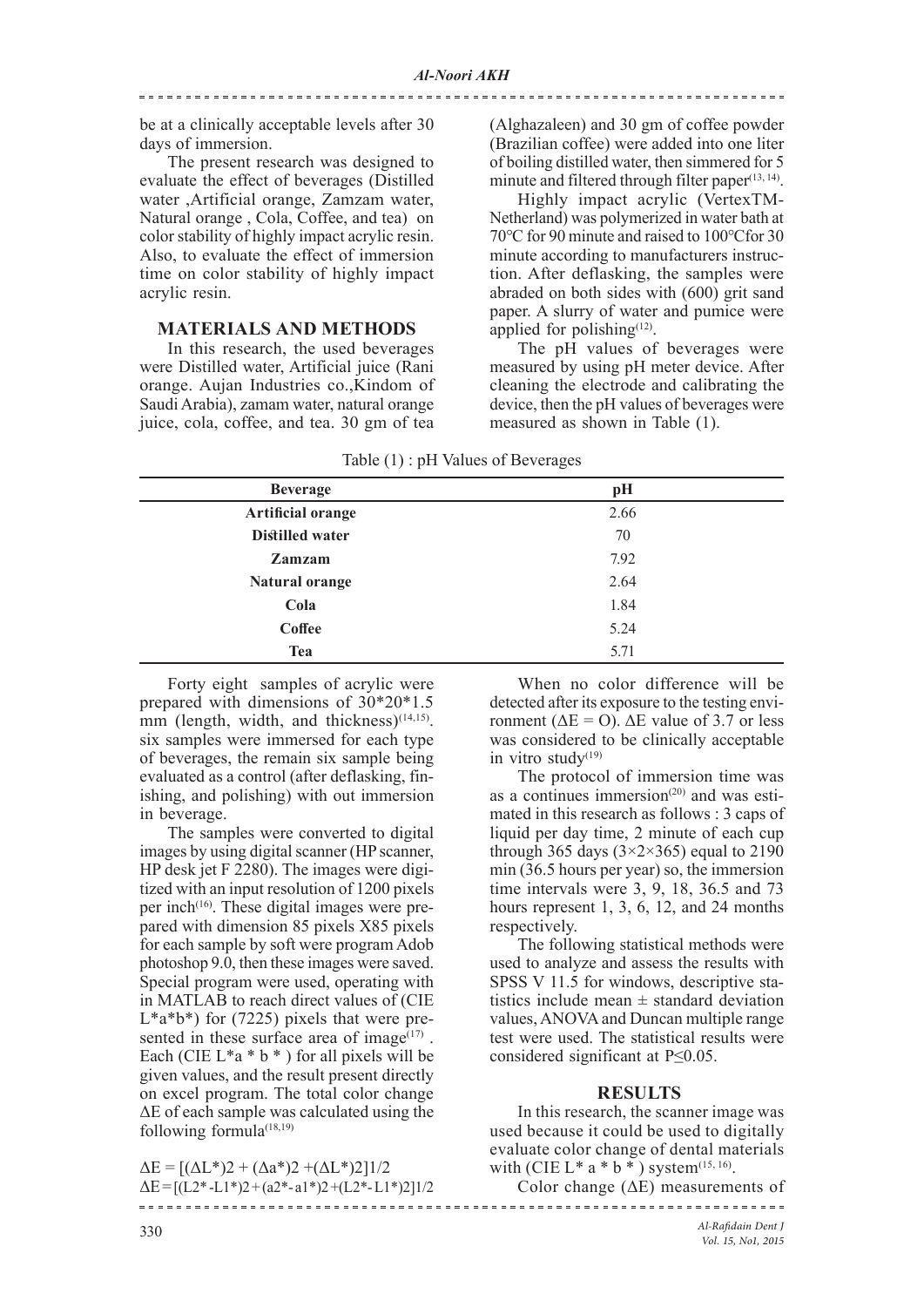# highly impact resin in comparison among beverages (Figures 1-5) demonstrated the mean  $\pm$  standard deviation values

and Duncan's multiple range test of color change ΔE.



3 Hour

Figure (1) : Mean ± SD and Duncan's multiple range test of color change ΔE for comparison among beverages at 3hrs of immersion



Figure (2) : Mean  $\pm$  SD and Duncan's multiple range test of color change  $\Delta E$  for comparison among beverages at 9hrs of immersion



Figure (3) : Mean  $\pm$  SD and Duncan's multiple range test of color change  $\Delta E$  for comparison among beverages at 18 hrs of immersion

===================================

<u> =====================</u>=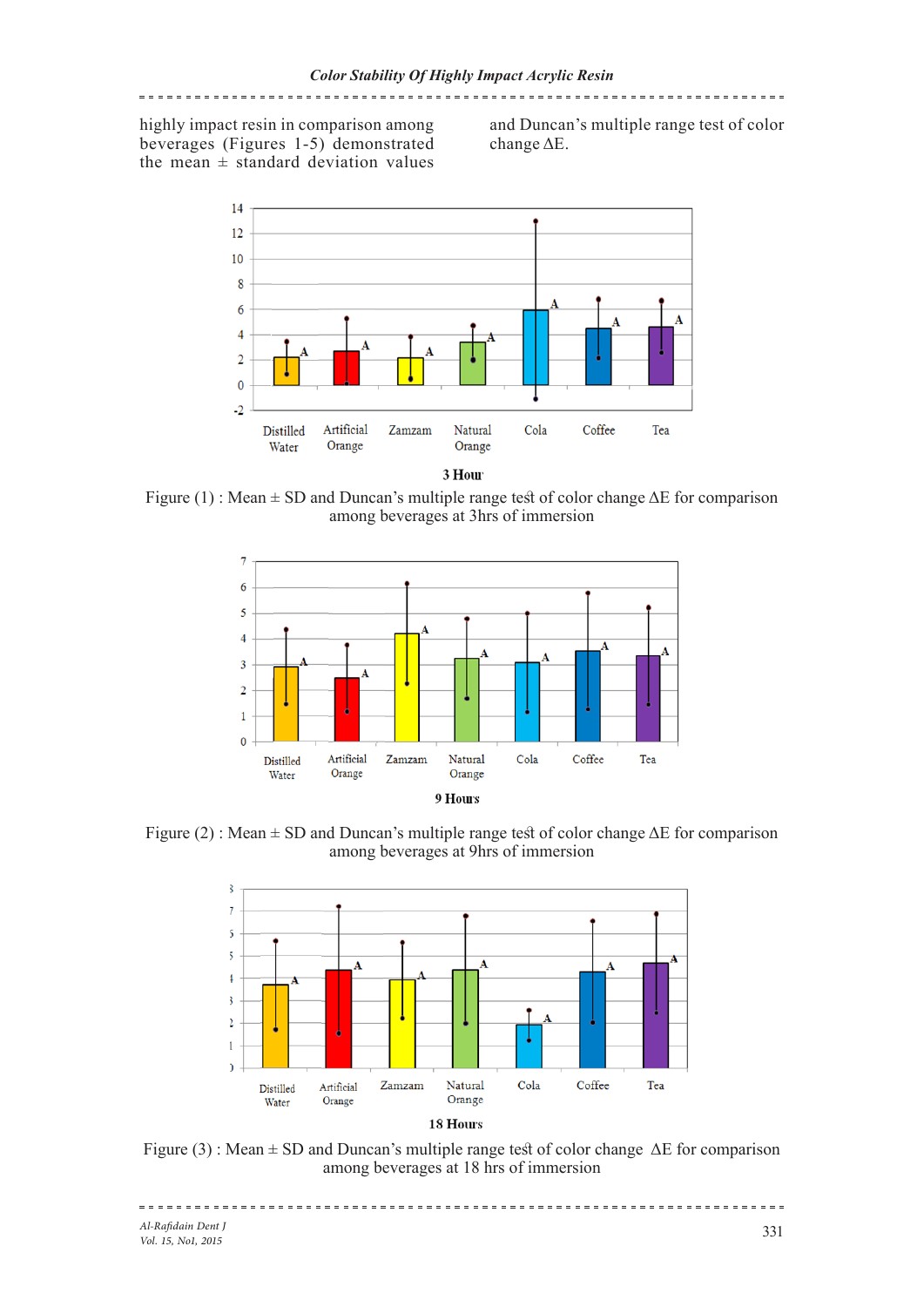### *Al-Noori AKH*



Figure (4) : Mean  $\pm$  SD and Duncan's multiple range test of color change  $\Delta E$  for comparison among bever-ages at 36.5 hrs of immersion



Figure (5) : Mean  $\pm$  SD and Duncan's multiple range test of color change  $\Delta E$  for comparison among bever-ages at 73 hrs of immersion

The one way analysis of variance (ANOVA) as shown in (Table 2) demonstrated that there was no significant differences among beverages at immersion time intervals (3 hrs, 9 hrs, 18 hrs,

and 73 hrs) except at (36.5 hrs) there was a significant difference among beverages where the lowest color change, showed with cola that significantly not differ from Zamzam water (Figure 4).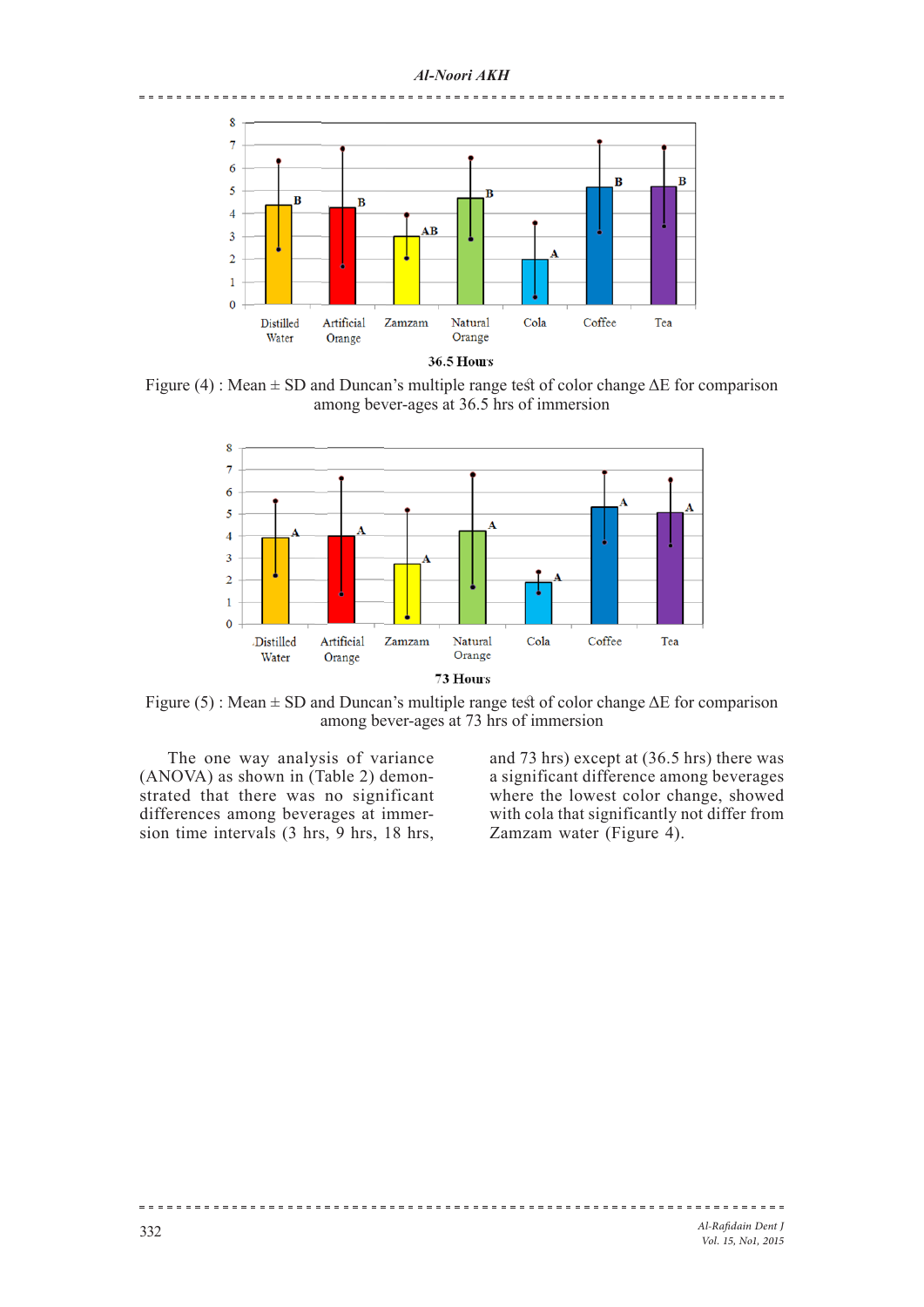| $\frac{1}{2}$ and $\frac{1}{2}$ and $\frac{1}{2}$ and $\frac{1}{2}$ are $\frac{1}{2}$ and $\frac{1}{2}$ are $\frac{1}{2}$ and $\frac{1}{2}$ are $\frac{1}{2}$ and $\frac{1}{2}$ are $\frac{1}{2}$ and $\frac{1}{2}$ are $\frac{1}{2}$ and $\frac{1}{2}$ are $\frac{1}{2}$ and $\frac{1}{2}$ a |                       |           |    |           |                |          |
|-----------------------------------------------------------------------------------------------------------------------------------------------------------------------------------------------------------------------------------------------------------------------------------------------|-----------------------|-----------|----|-----------|----------------|----------|
| Time                                                                                                                                                                                                                                                                                          | <b>SOV</b>            | <b>SS</b> | df | <b>MS</b> | <b>F-value</b> | p-value  |
| 3 Hr                                                                                                                                                                                                                                                                                          | <b>Between Groups</b> | 73.589    | 6  | 12.265    |                | 0.333    |
|                                                                                                                                                                                                                                                                                               | Within Groups         | 359.961   | 35 | 10.285    | 1.193          |          |
|                                                                                                                                                                                                                                                                                               | Total                 | 433.550   | 41 |           |                |          |
| 9 Hrs                                                                                                                                                                                                                                                                                         | <b>Between Groups</b> | 10.469    | 6  | 1.745     |                | 0.766    |
|                                                                                                                                                                                                                                                                                               | Within Groups         | 110.891   | 35 | 3.168     | 0.551          |          |
|                                                                                                                                                                                                                                                                                               | Total                 | 121.360   | 41 |           |                |          |
| 18 Hrs                                                                                                                                                                                                                                                                                        | Between Groups        | 31.336    | 6  | 5.223     |                | 0.342    |
|                                                                                                                                                                                                                                                                                               | Within Groups         | 155.718   | 35 | 4.449     | 1.174          |          |
|                                                                                                                                                                                                                                                                                               | Total                 | 187.054   | 41 |           |                |          |
| 36.5 Hrs                                                                                                                                                                                                                                                                                      | <b>Between Groups</b> | 50.309    | 6  | 8.385     |                | $0.044*$ |
|                                                                                                                                                                                                                                                                                               | Within Groups         | 119.758   | 35 | 3.422     | 2.451          |          |
|                                                                                                                                                                                                                                                                                               | Total                 | 170.067   | 41 |           |                |          |
| <b>73 Hrs</b>                                                                                                                                                                                                                                                                                 | Between Groups        | 52.821    | 6  | 8.804     |                | 0.059    |
|                                                                                                                                                                                                                                                                                               | Within Groups         | 135.979   | 35 | 3.885     | 2.266          |          |
|                                                                                                                                                                                                                                                                                               |                       | 188.800   | 41 |           |                |          |

Table (2) : Analysis of variance (ANOVA) for comparison of color change ΔE among different types of beverage

SOV: Source of variance; SS: Sum of squares; MS: Mean square; df: Degree of freedom.  $*$  indicated significant difference at  $p \le 0.05$ .

The explanation of this results might due to low pH of cola (pH  $- 1.84$ ) that cause solubility of the resin and later, absorption might take place with increasing immersion time. The very high acidity of the solution leads to an increase in water sorption<sup>(21)</sup>. The equilibrium between solubility and absorption processes resulting in decreasing the color change<sup> $(13)$ </sup>. Zamzam water was alkaline ( $pH = 7.92$ ) and

characterized by the presence of metals, cations and anions<sup>(22)</sup>, resulting in a difference in color change from that of distilled water ( $pH = 7.0$ ).

Color change (ΔE) measurements of highly impact resin in comparison among immersion time intervals (Figures 6-12) demonstrated the mean ± standard deviation values and Duncan's multiple range test of color change (ΔE).



Figure (6) : Mean  $\pm$  SD and Duncan's multiple range test of color change  $\Delta E$  for comparison among immer-sion time intervals for artificial orange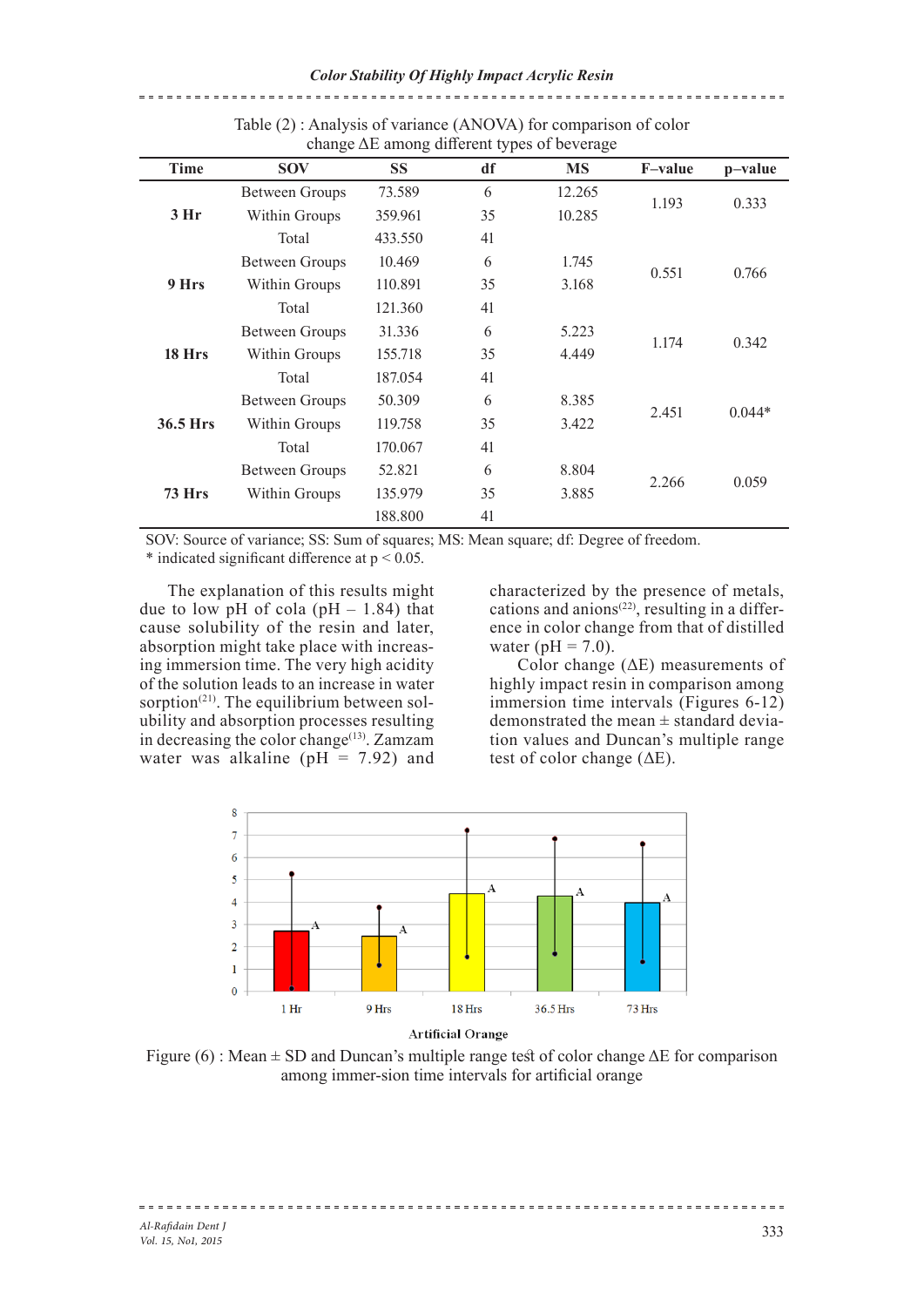

Figure (7) : Mean  $\pm$  SD and Duncan's multiple range test of color change  $\Delta E$  for comparison among immer-sion time intervals for distilled water



Figure (8) : Mean ± SD and Duncan's multiple range test of color change ΔE for comparison among immer-sion time intervals for zamzam water



Figure (9) : Mean  $\pm$  SD and Duncan's multiple range test of color change  $\Delta E$  for comparison among immer-sion time intervals for natural orange

= = = = = = = = = = = = = =

 $\equiv \; \equiv \; \equiv \; \equiv \; \equiv \; \equiv$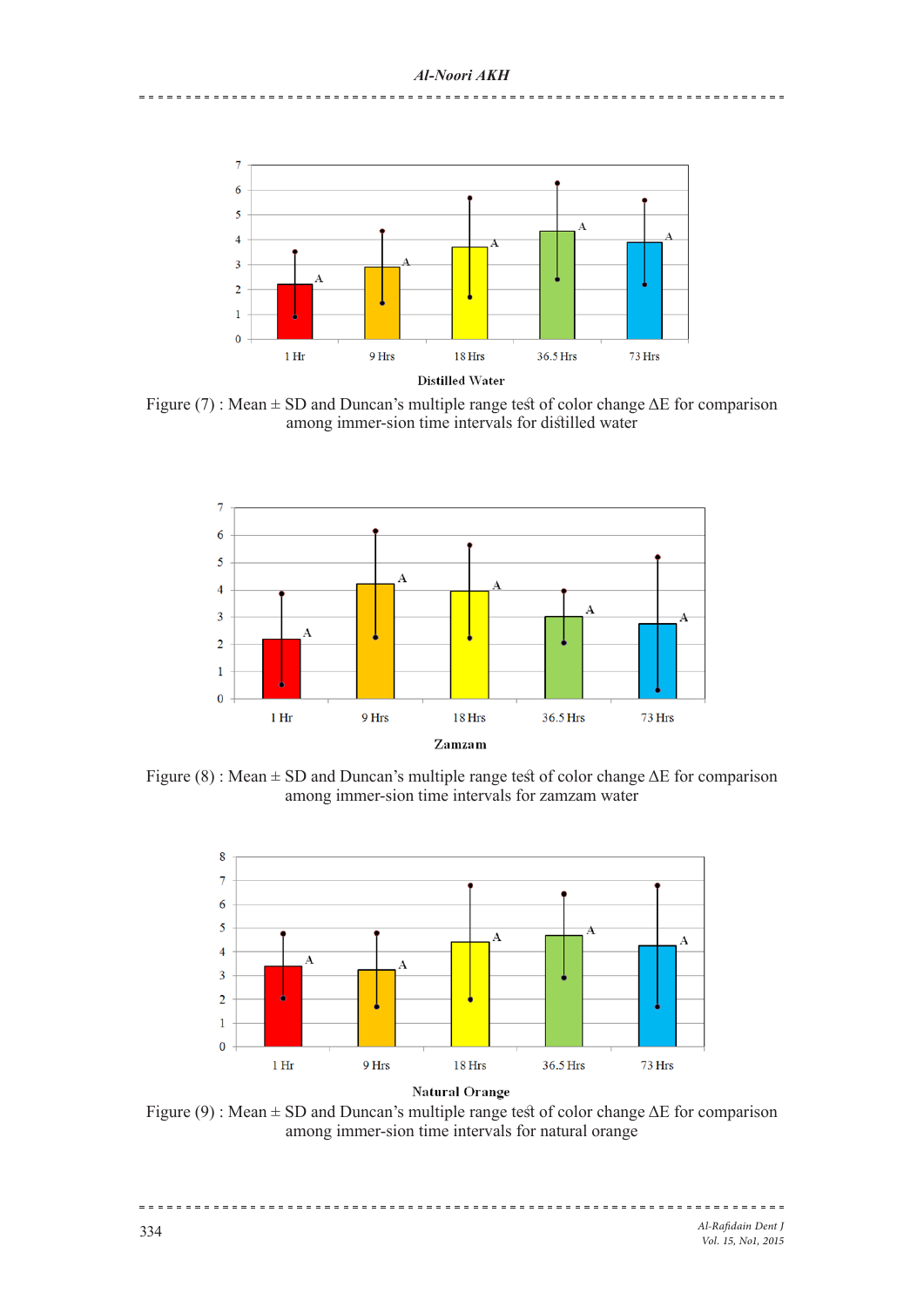-----------------------------------



Figure (10) : Mean  $\pm$  SD and Duncan's multiple range test of color change  $\Delta E$  for comparison among immer-sion time intervals for cola



Figure (11) : Mean  $\pm$  SD and Duncan's multiple range test of color change  $\Delta E$  for comparison among immer-sion time intervals for coffee



Figure (12) : Mean  $\pm$  SD and Duncan's multiple range test of color change  $\Delta E$  for comparison among immer-sion time intervals for tea

The one way analysis of variance (ANOVA) as shown in (Table 3) demonstrated that there was no significant difference among immersion time intervals

for different types of beverages (Artificial orange, Distilled water, Zamzam water, Natural orange, Cola, Coffee, and Tea).

<u>==============================</u>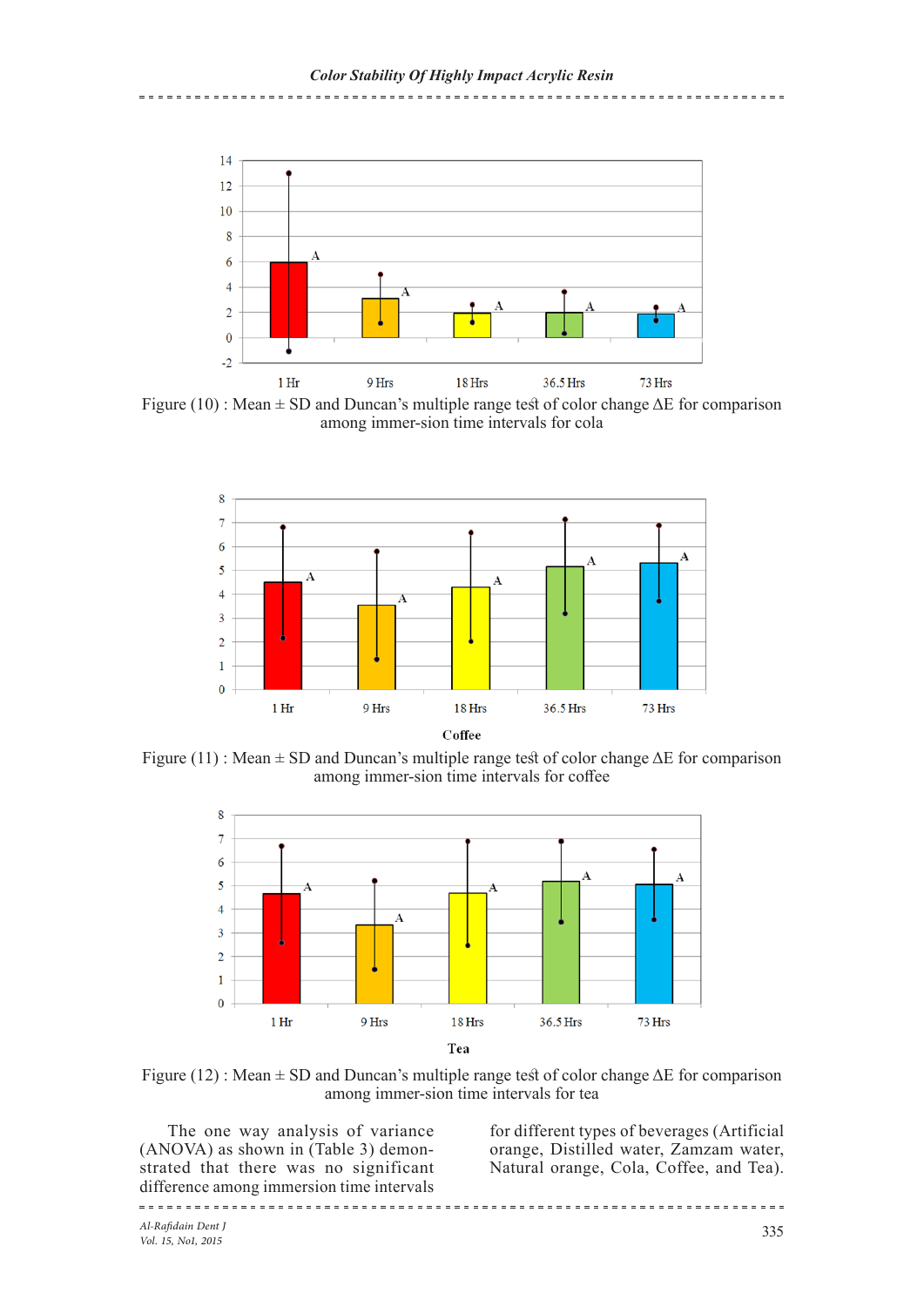| Time                        | <b>SOV</b>            | <b>SS</b> | df             | change AL among unicitie types of beverage<br><b>MS</b> | <b>F-value</b> | p-value |
|-----------------------------|-----------------------|-----------|----------------|---------------------------------------------------------|----------------|---------|
| <b>Artificial</b><br>Orange | <b>Between Groups</b> | 19.596    | $\overline{4}$ | 4.899                                                   |                | 0.526   |
|                             | Within Groups         | 149.653   | 25             | 5.986                                                   | 0.818          |         |
|                             | Total                 | 169.249   | 29             |                                                         |                |         |
| <b>Distilled</b><br>Water   | <b>Between Groups</b> | 17.346    | $\overline{4}$ | 4.337                                                   | 1.513          | 0.229   |
|                             | Within Groups         | 71.634    | 25             | 2.865                                                   |                |         |
|                             | Total                 | 88.980    | 29             |                                                         |                |         |
| Zamzam                      | <b>Between Groups</b> | 16.832    | $\overline{4}$ | 4.208                                                   | 1.296          | 0.298   |
|                             | Within Groups         | 81.167    | 25             | 3.247                                                   |                |         |
|                             | Total                 | 97.999    | 29             |                                                         |                |         |
| <b>Natural</b><br>Orange    | <b>Between Groups</b> | 9.639     | $\overline{4}$ | 2.410                                                   | .613           | 0.657   |
|                             | Within Groups         | 98.318    | 25             | 3.933                                                   |                |         |
|                             | Total                 | 107.957   | 29             |                                                         |                |         |
| Cola                        | <b>Between Groups</b> | 73.344    | $\overline{4}$ | 18.336                                                  | 1.622          | 0.200   |
|                             | Within Groups         | 282.618   | 25             | 11.305                                                  |                |         |
|                             | Total                 | 355.962   | 29             |                                                         |                |         |
| Coffee                      | <b>Between Groups</b> | 12.345    | $\overline{4}$ | 3.086                                                   | 0.701          | 0.599   |
|                             | Within Groups         | 110.121   | 25             | 4.405                                                   |                |         |
|                             | Total                 | 122.466   | 29             |                                                         |                |         |
| Tea                         | <b>Between Groups</b> | 12.864    | $\overline{4}$ | 3.216                                                   | 0.905          | 0.476   |
|                             | Within Groups         | 88.797    | 25             | 3.552                                                   |                |         |
|                             | Total                 | 101.661   | 29             |                                                         |                |         |

Table (3) : Analysis of variance (ANOVA) for comparison of color change ΔE among different types of beverage

SOV: Source of variance; SS: Sum of squares; MS: Mean square; df: Degree of freedom.

To measure color changes of highly impact resin, color change  $(\Delta E)$  comparison between control group (without

. . . . . . . . . .

immersion) and other groups was shown in (Table  $4$ ).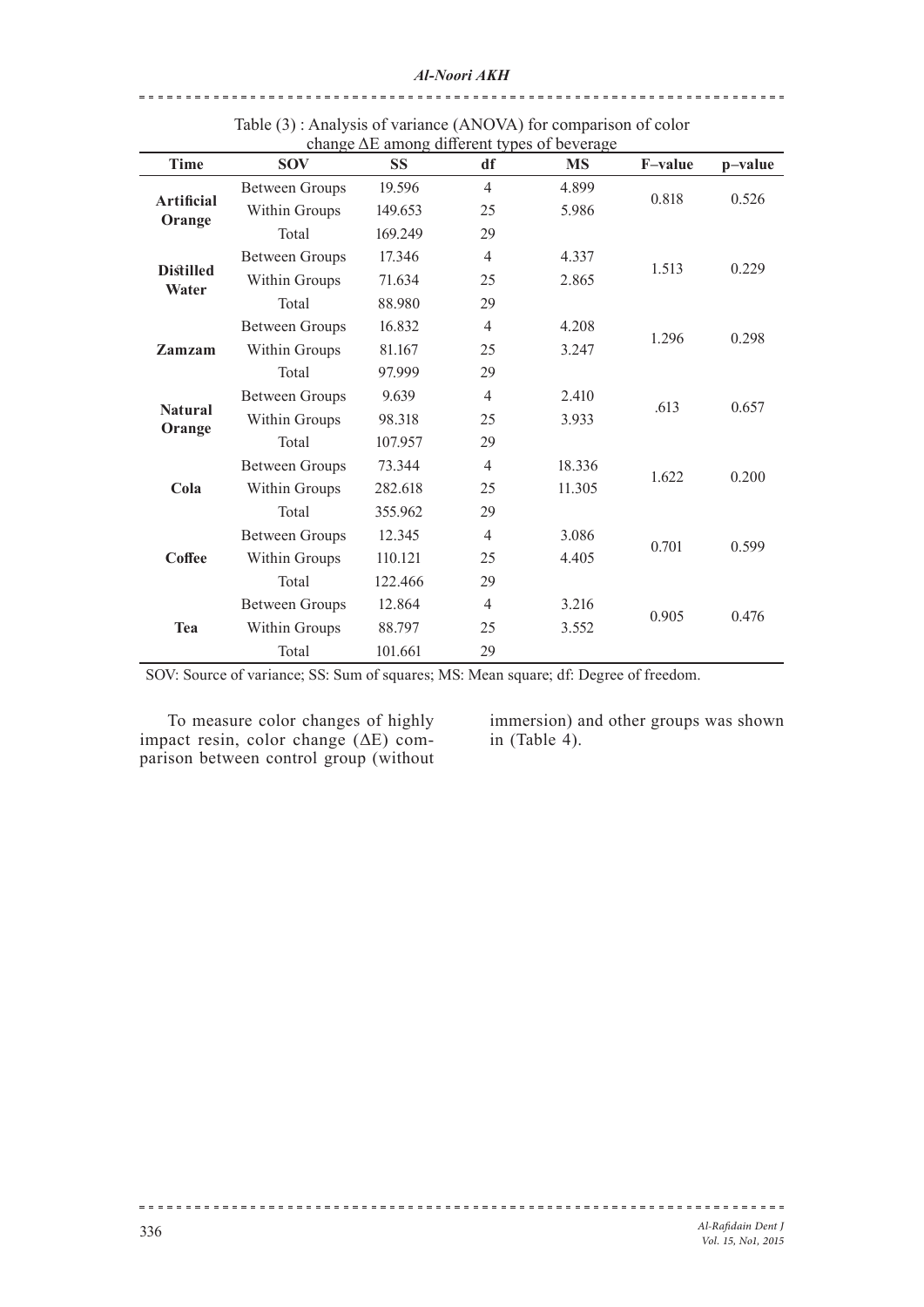| <b>Time</b> | <b>SOV</b>        | <b>SS</b>  | df         |
|-------------|-------------------|------------|------------|
|             | Artificial orange | 2.71150214 | Accepted   |
|             | Distilled water   | 2.21500900 | Accepted   |
|             | Zamzam            | 2.19777261 | Accepted   |
| 3 Hrs       | Natural orange    | 3.40813775 | Accepted   |
|             | Cola              | 5.97688046 | Unaccepted |
|             | Coffee            | 4.50446044 | Unaccepted |
|             | Tea               | 4.65746991 | Unaccepted |
|             | Artificial orange | 2.48562833 | Accepted   |
|             | Distilled water   | 2.91202986 | Accepted   |
|             | Zamzam            | 4.21416931 | Unaccepted |
| 9 Hrs       | Natural orange    | 3.25185107 | Accepted   |
|             | Cola              | 3.09894761 | Accepted   |
|             | Coffee            | 3.54181787 | Accepted   |
|             | Tea               | 3.35132736 | Accepted   |
|             | Artificial orange | 4.39822064 | Unaccepted |
|             | Distilled water   | 3.79544411 | Unaccepted |
|             | Zamzam            | 3.94215295 | Unaccepted |
| 18 Hrs      | Natural orange    | 4.40538591 | Unaccepted |
|             | Cola              | 1.93118071 | Accepted   |
|             | Coffee            | 4.31372002 | Unaccepted |
|             | Tea               | 4.69303309 | Unaccepted |
|             | Artificial orange | 4.27528225 | Unaccepted |
|             | Distilled water   | 4.35366683 | Unaccepted |
|             | Zamzam            | 3.02090021 | Accepted   |
| 36.5 Hrs    | Natural orange    | 4.68261597 | Unaccepted |
|             | Cola              | 1.99500953 | Accepted   |
|             | Coffee            | 5.18020098 | Unaccepted |
|             | Tea               | 5.18997560 | Unaccepted |
|             | Artificial orange | 3.98207094 | Unaccepted |
|             | Distilled water   | 3.90318768 | Unaccepted |
|             | Zamzam            | 2.76049099 | Accepted   |
| 73 Hrs      | Natural orange    | 4.25718138 | Unaccepted |
|             | Cola              | 1.90373758 | Accepted   |
|             | Coffee            | 5.31700963 | Unaccepted |
|             | Tea               | 5.07440180 | Unaccepted |

Table (4) : Color change ΔE between control group and other beverage groups

\*  $\Delta E \leq 3.7$  color change accepted in vitro

 Artificial orange, Distilled water, and Natural orange groups showed an accepted  $( \Delta E)$  values in vitro after (3 hrs, and 9) hrs) of immersion and then converted to unaccepted  $(\Delta E)$  values with increasing immersion time intervals (18 hrs, 36.5) hrs, and 73 hrs). The unaccepted  $( \Delta E)$ values associated with increasing immersion time might due to increase water

sorption which affect the degree of color change(16) because water sorption develop some change in visual appearance<sup>(20)</sup>. The erosive activity of citric acid that present in Artificial orange juice ( $pH = 2.66$ ) and natural orange juice ( $pH = 2.64$ ) might play a role in increasing color change  $(AE)$  with increasing immersion time  $intervals^{(23, 24)}$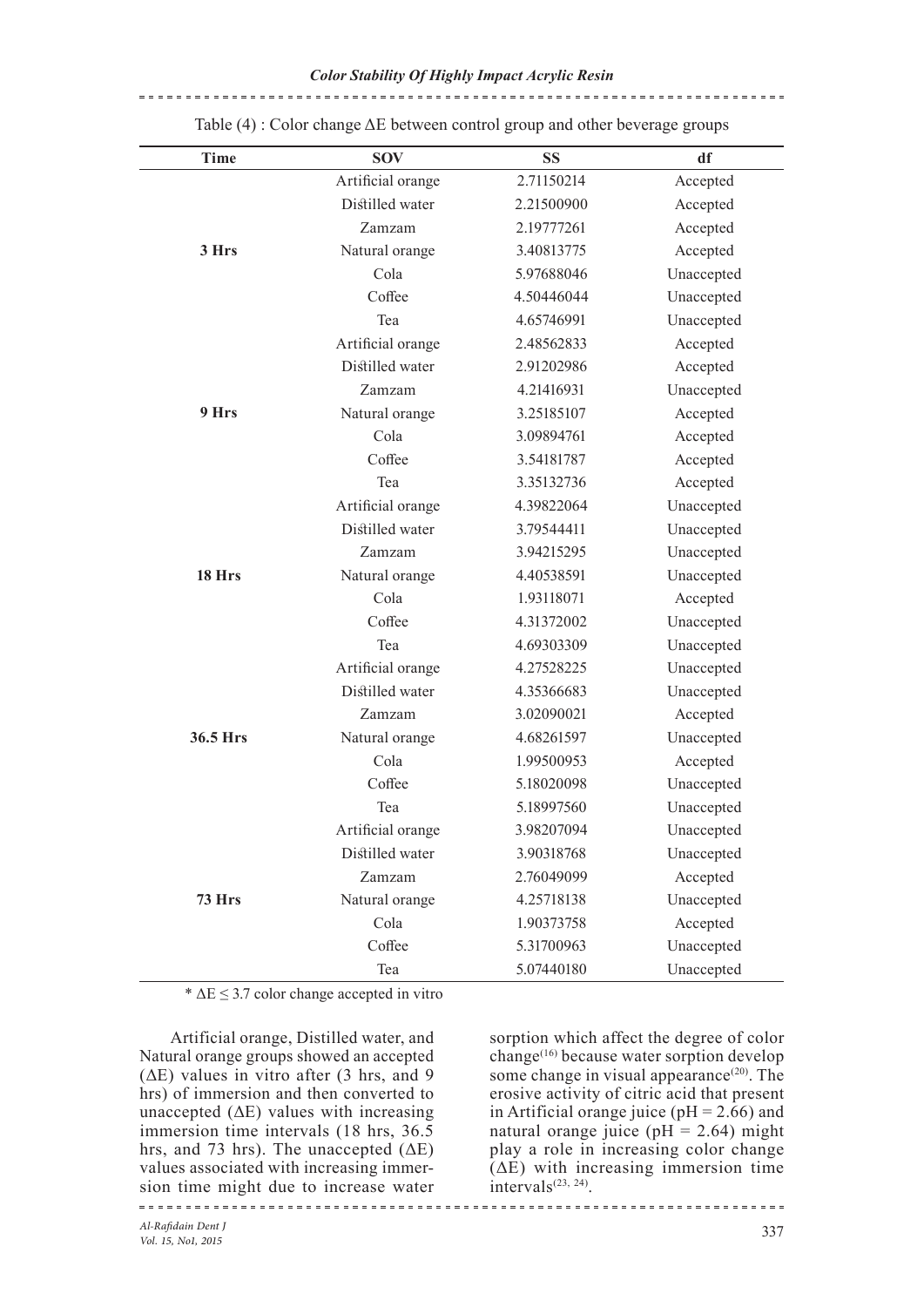------------------------

Color change (ΔE) after immersion in coffee and tea showed unaccepted values at all immersion time intervals except at (9 hrs) of immersion were the values of  $\Delta E$  (3,54 and 3, 35) for coffee and tea respectively. Generally, the unaccepted value of ΔE after immersion in coffee and tea might due to the discoloration effect of coffee and tea beverages and accumulated layers of stain from coffee and tea $(25)$ . The unaccepted values of color change  $(\Delta E)$ associated with coffee was agreement with Rejab study<sup>(16)</sup>. The unaccepted values of color change  $(\Delta E)$  associated with tea was agreement with AlTahho study<sup> $(14)$ </sup>. The unaccepted values of ΔE associated with coffee and tea were disagreement with the findings of imirzalioglu et al.,<sup>(11)</sup> who found that the color change  $(\Delta E)$  of heat polymerized acrylic was accepts up to 30th days of storage in coffee and tea. The difference of findings of present research from Imirzalioglu et al., was due to the different strategy of test work between the two researches. In the present research the control group (without immersion) after deflasking, finishing and polishing while the control group in imirzalioylu et al., research was immersed in saliva. In addition to the difference in immersion time between the two researches. The immersion time in the present research up to 24 months while in Imizalioglu et al., research only up to one month.

The values of color change  $(\Delta E)$  after immersion in Cola were accepted for all immersion time intervals except at (3 hrs) of immersion where ΔE was unaccepted, which might due to high acidity of Cola  $(pH = 1.84)$  that cause solubility of resin resulting in unaccepted color change and with increasing the immersion time, absorption might take place. The equilibrium between two processes of solubility and absorption might decrease the color change ( $\Delta E$ ) within accepted values(13).

The values of color change (ΔE) after immersion in Zamzam water was accepted  $( \Delta E )$  after (3 hrs) of immersion and became unaccepted after (9 hrs, and 18 hrs) of immersion and with increasing immersion time intervals to (36.5 hrs, and 73 hrs) would return to accepted values. This behavior of color change associated with Zamzam water ( $pH = 7.92$ ) differ from that color change (ΔE) associated with

distilled water ( $pH = 7.0$ ) might due to the presence of metals, cations and anions in composition of Zamzam water $(22)$ .

# **CONCLUSIONS**

Among beverages coffee and tea showed unaccepted value of ΔE at all immersion time intervals except at (9 hrs) while cola showed an accepted values of  $\Delta E$  except at (3 hrs) of immersion where ΔE value was unaccepted.

# **REFERENCES**

- 1. Anusavice K. Philips Science of Dental Materials. 10th Ed., Saunder Co; 1996.
- 2. Power J. And Wataha J. Dental Materials Properties and Manipulation. 9th ed., CV Mosby Com. St. Louis ; 2008.
- 3. Fernandes F, Orsi L, and Villabona. Effect of the peracetic acid and sodium hypochlorite on the color stability and surface roughness of the denture base acrylic resins polymerized by microwave and water bath methods. Gerodontol. Ogy. 2012 : 17
- 4. Dhir G, David W, Virendra B, and Andrew D. Physical properties of denture base potentially resistant to Candida adhesion. J. Prosthodont. 2007 ; 16 : 465473.
- 5. Piresdesouza F, Panzeria H, Vieira M, Garcia L, and Consani S. Impact and fracture resistance of an experimental acrylic polymer with elastomer in different proportions. Mater Resea. 2009 ; 12: 415418.
- 6. Komal L, and Dipti S. An in vitro evaluatin of the flexural strength of heat polymerized polymethyle methacrylate denture resin reinforced with fiber. J. Ind. Prosthodont. Socie. 2011 ; 11: 215220.
- 7. Arthur S, Fredreik C, and John C. Color stability of provisional prosthodontic materials. J. Prosthet. Dent. 2004 ; 91 : 447452.
- 8. Khan Z, Von Fraunhofer J, and Razavi R. the staining characteristics, transverse strength and microhardness of a visible light cured denture base material. J. Prosthet. Dent. 1987 ; 57 : 384387.
- 9. Chan K, Fuller J, and Hormati A. The ability of foods to stain two composite resins. J. Prosthet. Dent. 1980; 43: 542505.
- 10. Keyf F, and Etikan I. Evaluation of gloss changes of two denture acrylic resin materials in four different beverages. Dent. Mat. 2004 ; 20: 244251.